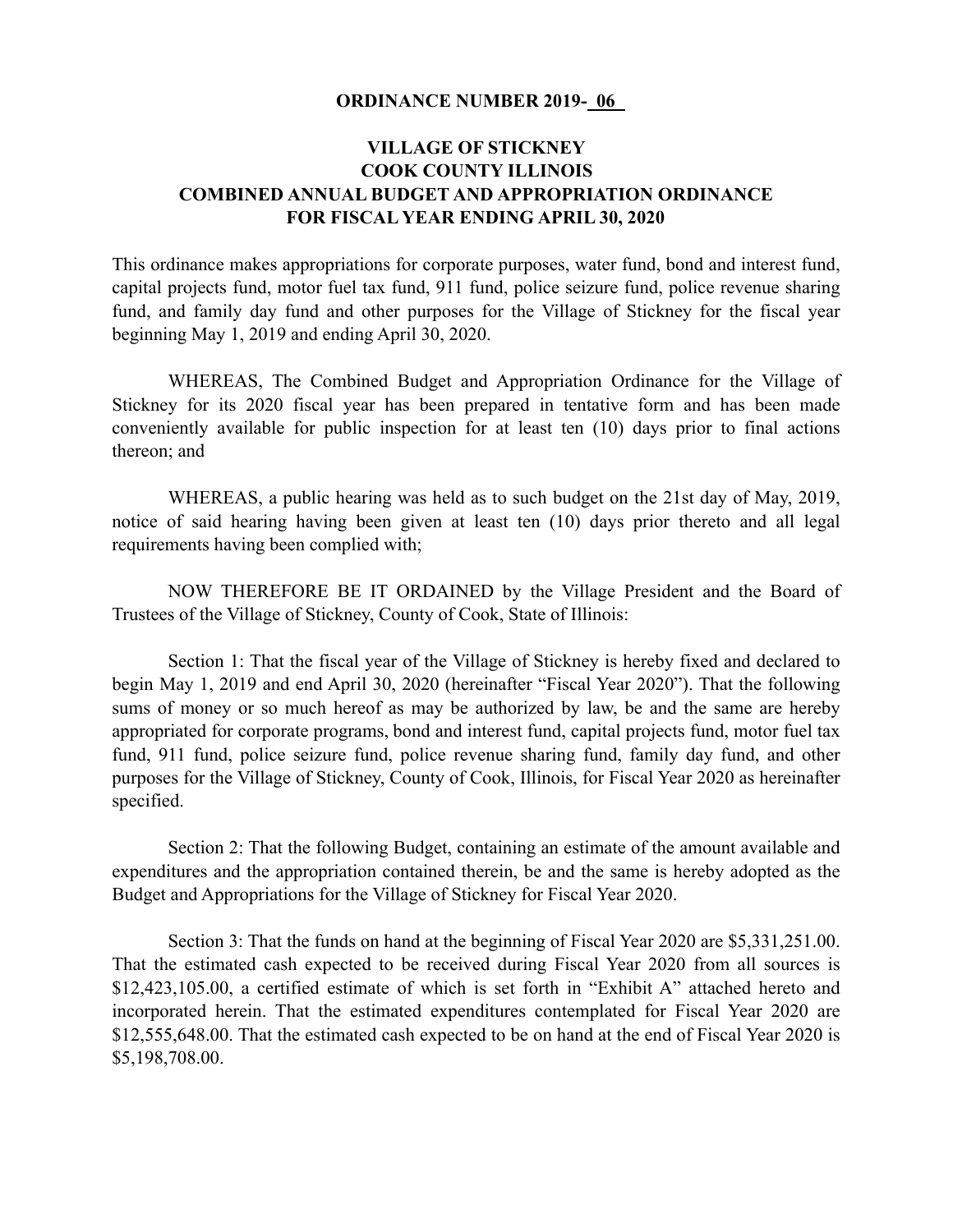Section 4: Amounts Budgeted and Appropriated by fund:

### **VILLAGE OF STICKNEY FYE 20 COMBINED ANNUAL BUDGET AND APPROPRIATION ORDINANCE SUMMARY**

| Estimated Cash on Hand May 1, 2019          | \$5,331,251  |
|---------------------------------------------|--------------|
| <b>Estimated Revenues</b>                   | 12,423,105   |
| <b>TOTAL AVAILABLE</b>                      | \$17,754,356 |
| Appropriated for General Fund               | 7,435,809    |
| Appropriated for Water Fund                 | 3,649,207    |
| Appropriated for Capital Projects Fund      | 159,500      |
| Appropriated for Motor Fuel Tax Fund        | 342,500      |
| Appropriated for Police Seizure Fund        | $\theta$     |
| Appropriated for Liability Fund             | $\Omega$     |
| Appropriated for Police Revenue Fund        | 0            |
| Appropriated for Bond and Interest Fund     | 968,632      |
| <b>TOTAL APPROPRIATIONS</b>                 | \$12,555,648 |
| Estimated Cash on hand as of April 30, 2020 | \$5,198,708  |

 Section 5: All unexpended balances of any items of any general appropriation made by this Ordinance may be expended in making up any deficiency in any item or items in the same general appropriation made by this Ordinance. All unexpended balances from annual appropriations of previous years are hereby re-appropriated. That the invalidity of any item or section of this Ordinance will not affect the validity of the whole or any part thereof.

 Section 6: All miscellaneous receipts of revenue from all sources not herein expressly reserved or appropriated will be available to pay appropriations herein provided for, not payable out of specific funds herein appropriated. All unexpended balances of annual appropriations of previous fiscal years are hereby re appropriated.

 Section 7: This Ordinance will be in full force and effect from and after its passage, approval and publication according to law.

 Section 8: If any clause, sentence, paragraph or a part of this Ordinance be declared by a court of competent jurisdiction to be invalid, such decision will not affect the validity of the Ordinance as a whole or any part thereof other than the part so declared to be invalid.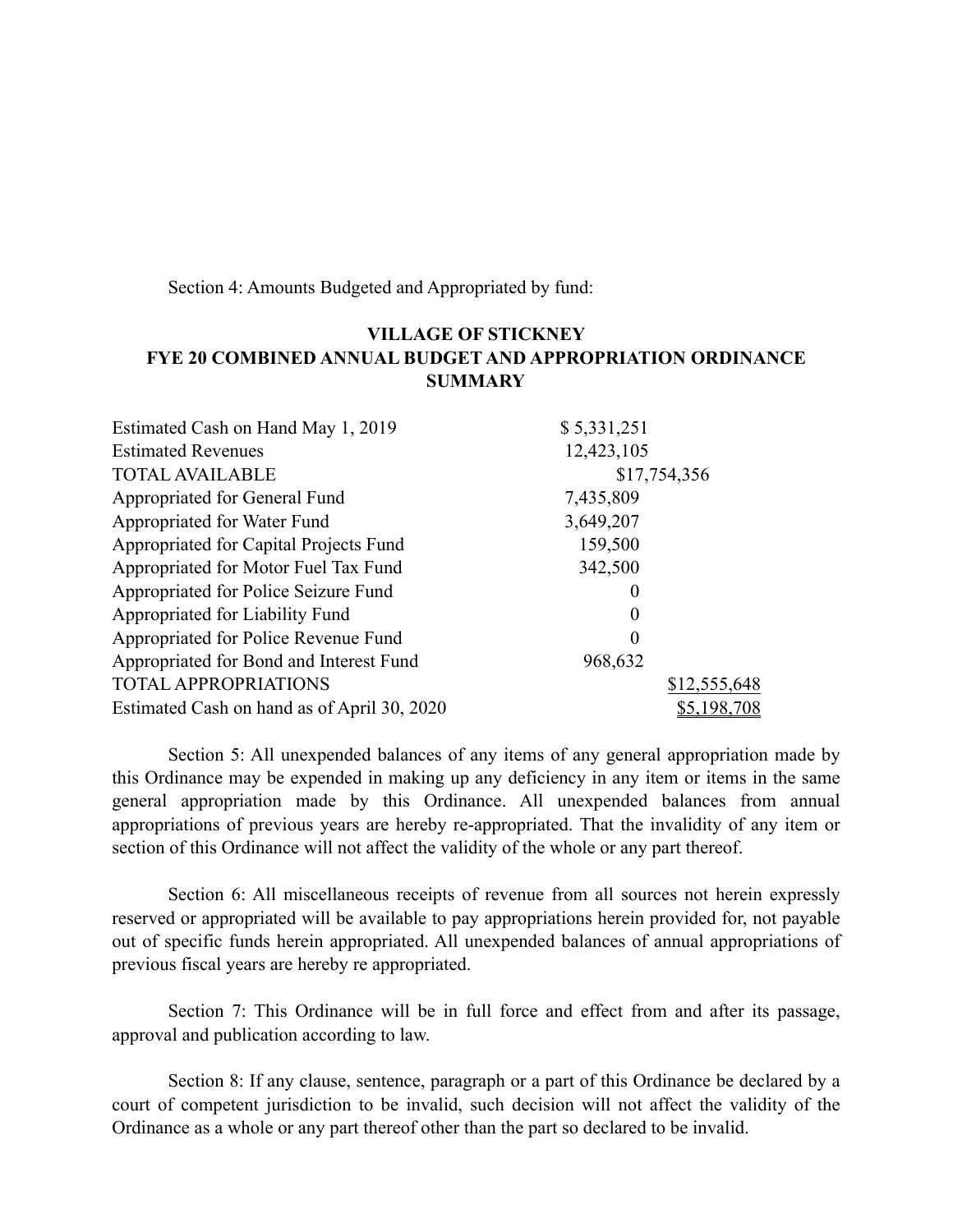**PASSED this 21st day of May , 2019.**

**AYES: Trustee Hrejsa, Kapolnek, Milenkovic, Savopoulos, Torres and White** 

**NAYS: None** 

**ABSENT: None** 

**ABSTENTION: None** 

**APPROVED by me this 21st day of May , 2019.** 

**\_\_\_\_\_\_\_\_\_\_\_\_\_\_\_\_\_\_\_\_\_\_\_\_\_\_\_\_\_\_\_\_\_\_\_\_\_\_\_\_ Jeff Walik, President** 

**ATTESTED AND FILED in my office this 21st day of May , 2019.** 

**\_\_\_\_\_\_\_\_\_\_\_\_\_\_\_\_\_\_\_\_\_\_\_\_\_\_\_\_\_\_\_\_\_ Audrey McAdams, Village Clerk**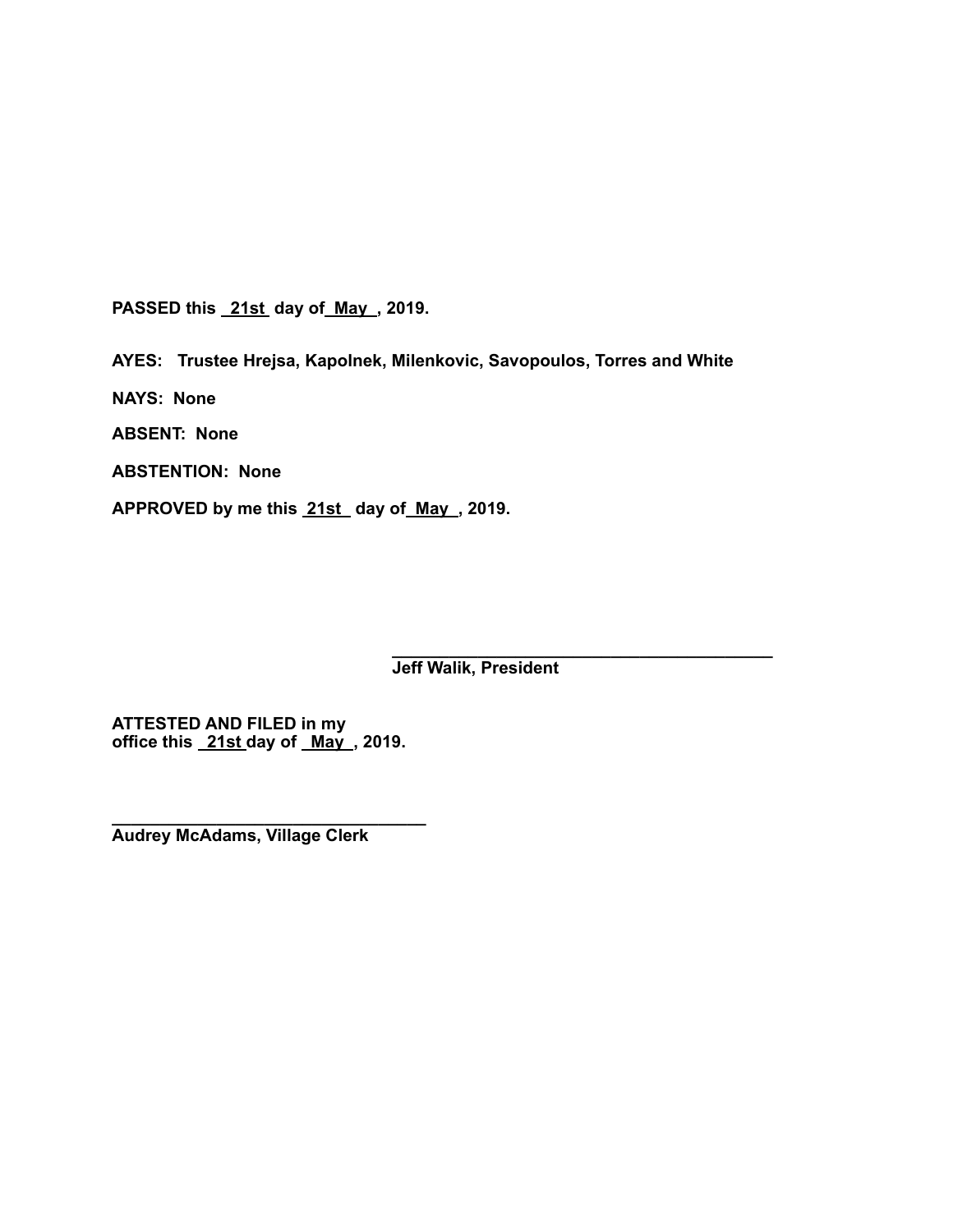## **EXHIBIT "A" CERTIFICATION OF ESTIMATED REVENUES**

| Unit Name: | Village of Stickney, Cook County, Illinois        |              |
|------------|---------------------------------------------------|--------------|
| Funds:     | All Funds                                         |              |
|            | Revenue estimates for fiscal year ending 4/30/20: | \$12,423,105 |
|            | Estimated cash and investments balance 5/1/19:    | \$5,331,251  |

|  | A. Corporate Fund: |  |
|--|--------------------|--|
|  |                    |  |

| \$2,425,840    |
|----------------|
| 125,000        |
| 825,000        |
| 785,000        |
| 0              |
| $\overline{0}$ |
| 10,000         |
| 302,400        |
| 465,000        |
| 110,000        |
| 13,000         |
| 200            |
| 18,000         |
| 72,000         |
| 19,000         |
| 3,250          |
| 45,000         |
| 13,000         |
| 300,000        |
| 145,000        |
| 110,000        |
| 290,000        |
|                |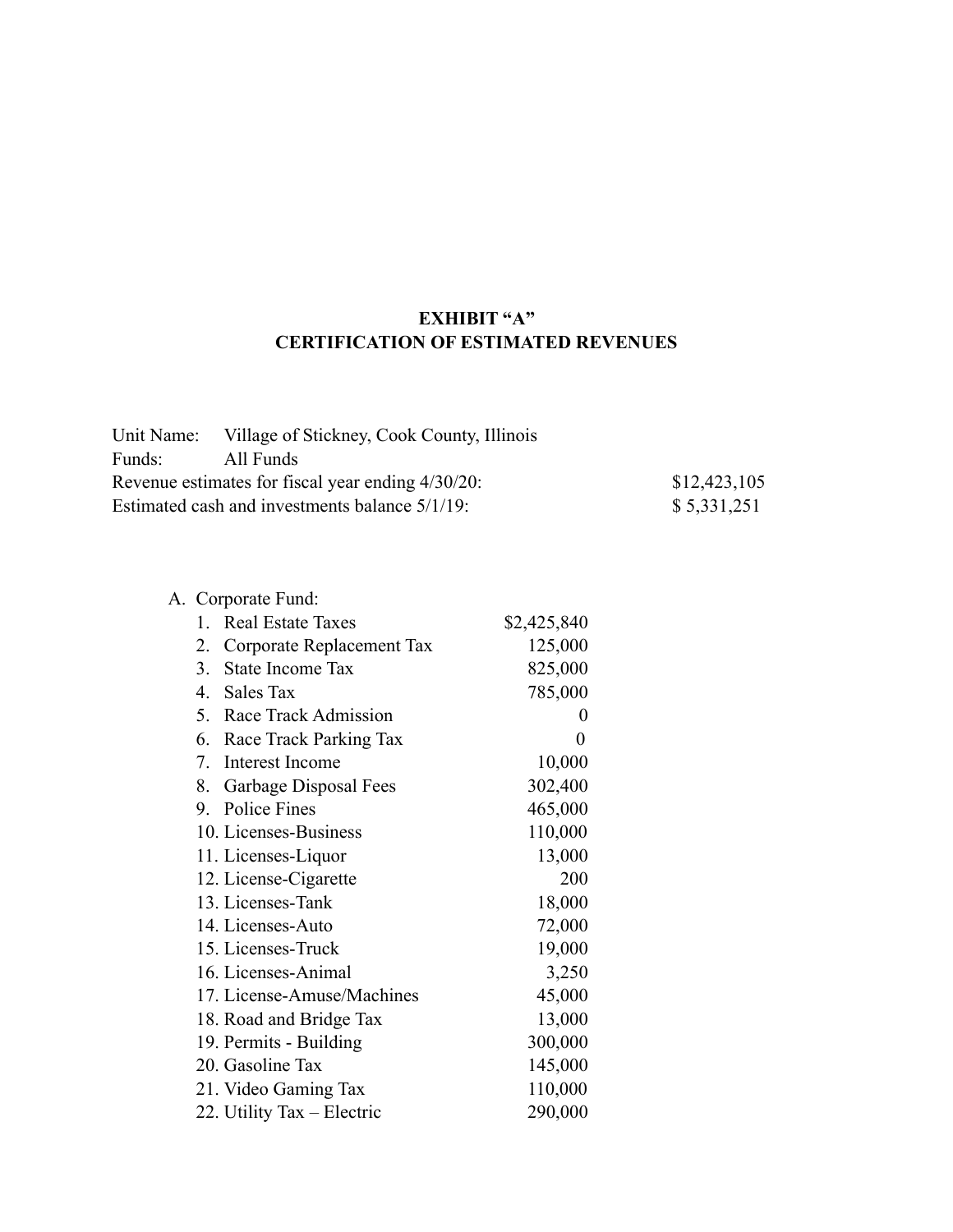|    | 23. Utility Tax – Gas              | 455,000          |
|----|------------------------------------|------------------|
|    | 24. Utility Tax Telephone          | 145,000          |
|    | 25. Franchise Tax                  | 125,000          |
|    | 26. Real Estate Transfer Tax       | 160,000          |
|    | 27. Entertainment Fees             | 2,500            |
|    | 28. Miscellaneous                  | 75,000           |
|    | 29. Special Events                 | 15,000           |
|    | 30. Parks and Recreations          | 30,000           |
|    | 31. License-Motorcycles            | 400              |
|    | 32. Real Estate Exempt Fees        | 1,500            |
|    | 33. Ambulance Fees                 | 175,000          |
|    | 34. Reimb Sidewalk Program         | 25,000           |
|    | 35. Real Estate Inspections        | 20,000           |
|    | 36. Grant Fire Dept                | $\theta$         |
|    | 37. Rental of Tower                | 145,000          |
|    | 38. Miscellaneous Police           | 30,000           |
|    | 39. Miscellaneous Fire             | 10,000           |
|    | 40. Reserves                       | $\boldsymbol{0}$ |
|    |                                    | 7,491,090        |
|    | B. Water Fund                      |                  |
|    | Water Billings – Residential<br>L. | 1,062,936        |
|    | 2. Water Billings – Commercial     | 378,405          |
|    | 3. Water Billings - Industrial     | 2,320,441        |
|    | 4. Miscellaneous                   | 3,000            |
|    | 5. Recycling                       | 0                |
|    | 6. Interest                        | 15,000           |
|    |                                    | 3,779,783        |
|    | C. Capital Projects Fund           |                  |
|    | 1. Interest                        | $\theta$         |
|    |                                    |                  |
|    | D. Motor Fuel Tax Fund             |                  |
|    | Motor Fuel Tax<br>$\mathbf{1}$     | 180,000          |
|    | Interest<br>2.                     | 3,500            |
|    |                                    | 183,500          |
|    | E. Family Day Fund                 |                  |
|    | 1. Donations and Sponsorships      | 0                |
|    |                                    |                  |
| F. | 911 Fund                           |                  |
|    | 1. 911 Surcharge                   | 0                |
|    |                                    |                  |
|    | G. Police Seizure Fund             |                  |
|    | Interest<br>$1_{-}$                | $\theta$         |
|    |                                    |                  |
|    | H. Police Revenue Fund             |                  |
|    | 1.                                 | $\theta$         |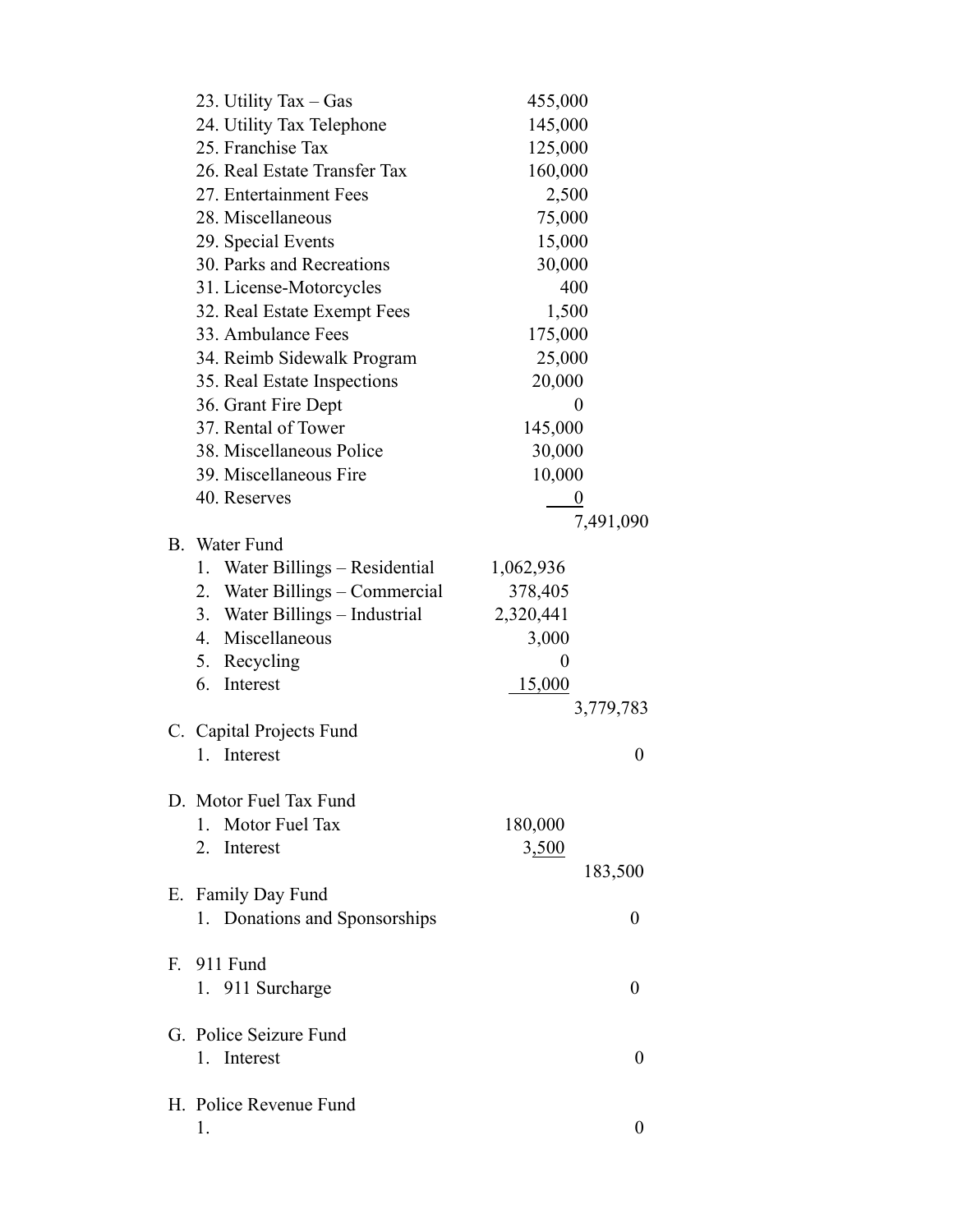| $\mathbf{I}$ | <b>Bond and Interest Fund</b>            |         |         |              |
|--------------|------------------------------------------|---------|---------|--------------|
|              | 1. Real Estate Taxes                     | 968,632 |         |              |
|              | 2. Interest                              | 100     |         |              |
|              |                                          |         | 968,732 |              |
|              | <b>Total Estimated Revenues</b>          |         |         | \$12,423,105 |
|              | <b>Total Estimated Cash and Revenues</b> |         |         |              |
|              | Available for Fiscal Year 4/30/20        |         |         | \$17,754,356 |

STATE OF ILLINOIS ) ) SS. COUNTY OF COOK (

#### **CERTIFICATION**

I, Paul Nosek, Treasurer of the of the Village of Stickney, Cook County, Illinois, DO HEREBY CERTIFY that the above is a true estimate of the revenues anticipated to be received by this governmental unit in the fiscal year for the indicated funds.

Dated: \_\_\_\_\_\_\_\_\_\_\_\_\_\_\_\_\_\_\_\_ Treasurer: \_\_\_\_\_\_\_\_\_\_\_\_\_\_\_\_\_\_\_\_\_\_\_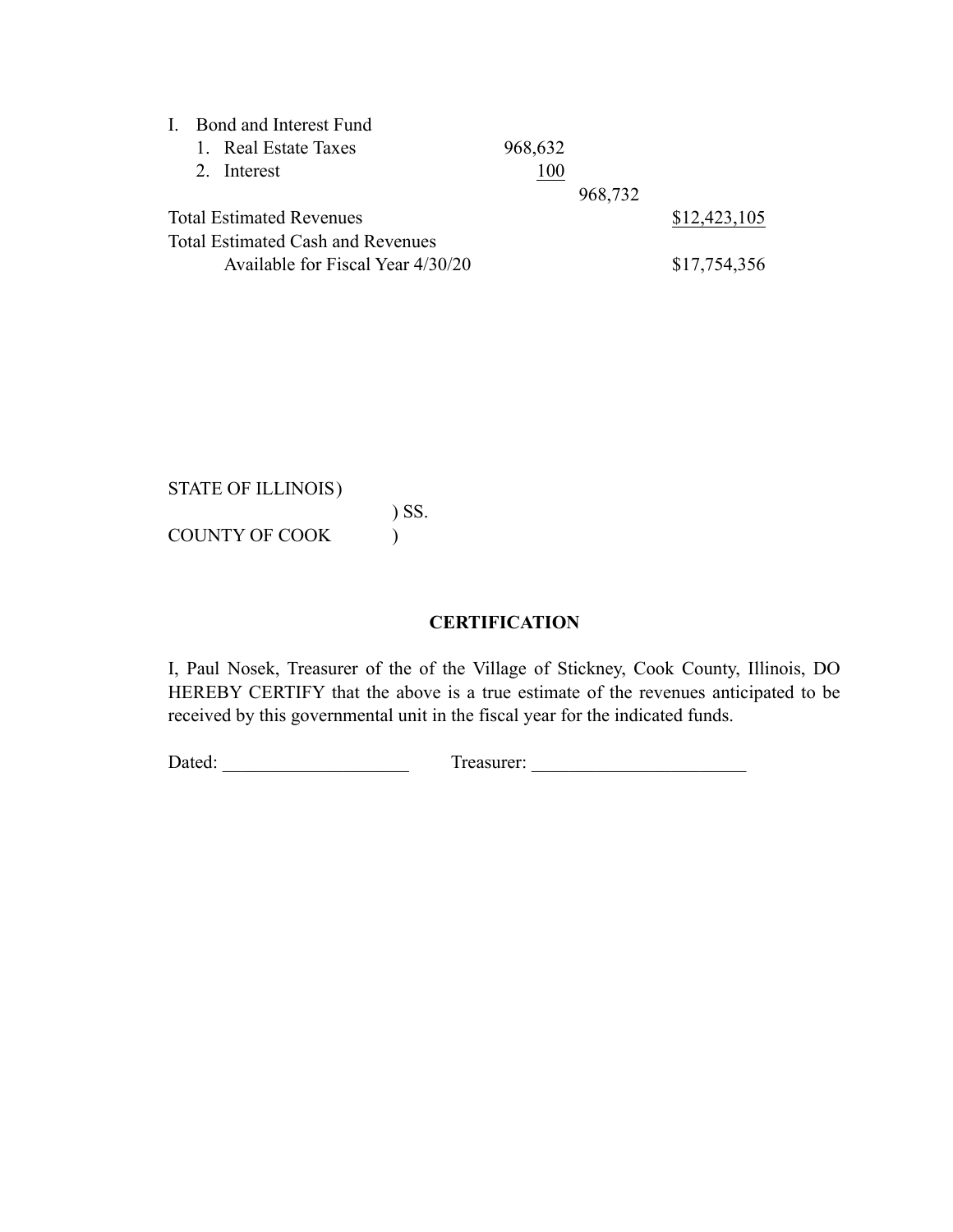STATE OF ILLINOIS )

) SS.

COUNTY OF COOK (1)

#### **CERTIFICATION**

I, Audrey McAdams, do hereby certify that I am the duly qualified and acting Village Clerk of the Village of Stickney and the keeper of the records and files of the Village of Stickney, Cook County, Illinois.

I further certify that the foregoing is a true, full and complete copy of Ordinance No. 05 entitled "Combined Annual Budget and Appropriation Ordinance for Fiscal year Ending April 30, 2020", said ordinance having been adopted at a regular meeting of the Village Board held on the 21st day of May, 2019 at which meeting a quorum was present.

Given under my hand and official seal at Village of Stickney, Cook County, Illinois this 21st day of May 2019.

 $\mathcal{L}_\text{max}$  and  $\mathcal{L}_\text{max}$  are the set of the set of the set of the set of the set of the set of the set of the set of the set of the set of the set of the set of the set of the set of the set of the set of the set o

(SEAL)

 Audrey McAdams Village of Stickney Cook County, Illinois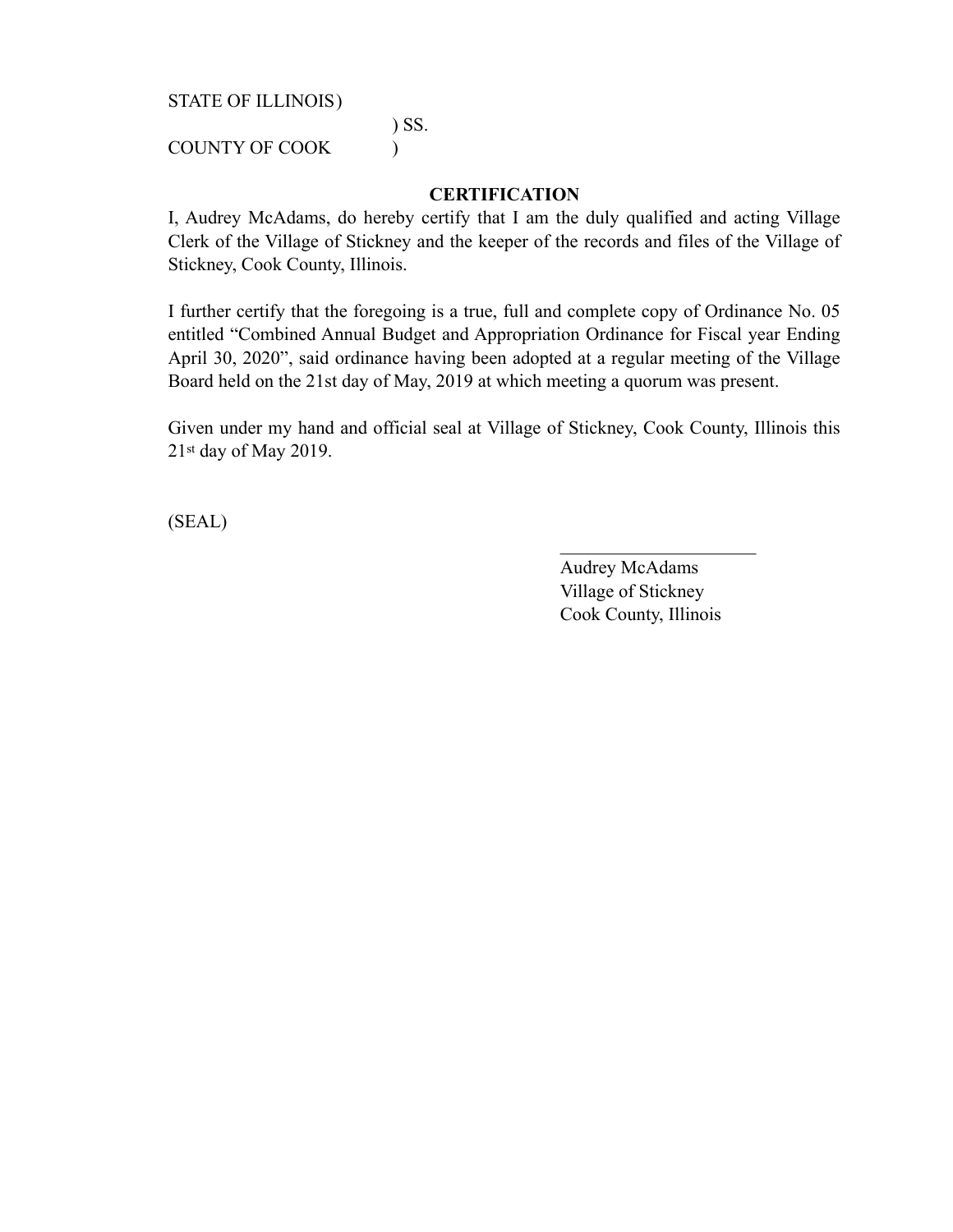## **GENERAL FUND**

# **Executive and Legislative Department**

| Salary of Village President         | \$21,500               |
|-------------------------------------|------------------------|
| <b>Salary of Village Trustees</b>   | \$64,800               |
| Salary of Liquor Commissioner       | \$3,500                |
|                                     | \$89,800               |
| <b>Administrative Department</b>    |                        |
| Salary of Village Clerk             | \$17,000               |
| Salary of Treasurer/Collector       | \$52,798               |
| Salary of Office Clerks             | \$105,567              |
| Salary of Building Inspectors       | \$35,000               |
| Cost of Electrical Inspector        | \$6,500                |
| Police and Fire Commission          | \$9,000                |
| Police and Fire Commission Expenses | \$2,000                |
| Postage/Stationery                  | \$45,000               |
| <b>Purchase License Supplies</b>    | \$6,000                |
| $Dues - IML$                        | \$1,500                |
| Printing & Publishing               | \$20,000               |
| <b>Cost of Financial Statements</b> | \$<br>$\boldsymbol{0}$ |
| Education & Training                | \$500                  |
| Employee Insurance                  | \$34,437               |
| <b>Computer Maintenance/Support</b> | \$25,000               |
| Zoning Board Expense                | \$1,000                |
| <b>Review and Record Ordinances</b> | \$6,500                |
| Cost of Plumbing Inspector          | \$6,000                |
| <b>WCMC Membership Expense</b>      | \$12,500               |
|                                     | \$386,302              |
| <b>PROFESSIONAL SERVICES</b>        |                        |
| Legal Fees                          | \$150,000              |
| <b>Village Prosecutor</b>           | \$9,000                |
| <b>Other Professional Fees</b>      | \$4,000                |
| <b>Engineering Services</b>         | \$20,000               |
| Lobbyist                            | \$36,000               |
|                                     | \$219,000              |
| <b>POLICE DEPARTMENT</b>            |                        |
| Salary of Police Chief              | \$104,009              |
| Salary of Deputy Chief              | \$101,175              |
| Salaries of Sergeants               | \$484,797              |
| Salaries of Patrolmen               | \$897,385              |
| Salaries of Special Police          | \$150,000              |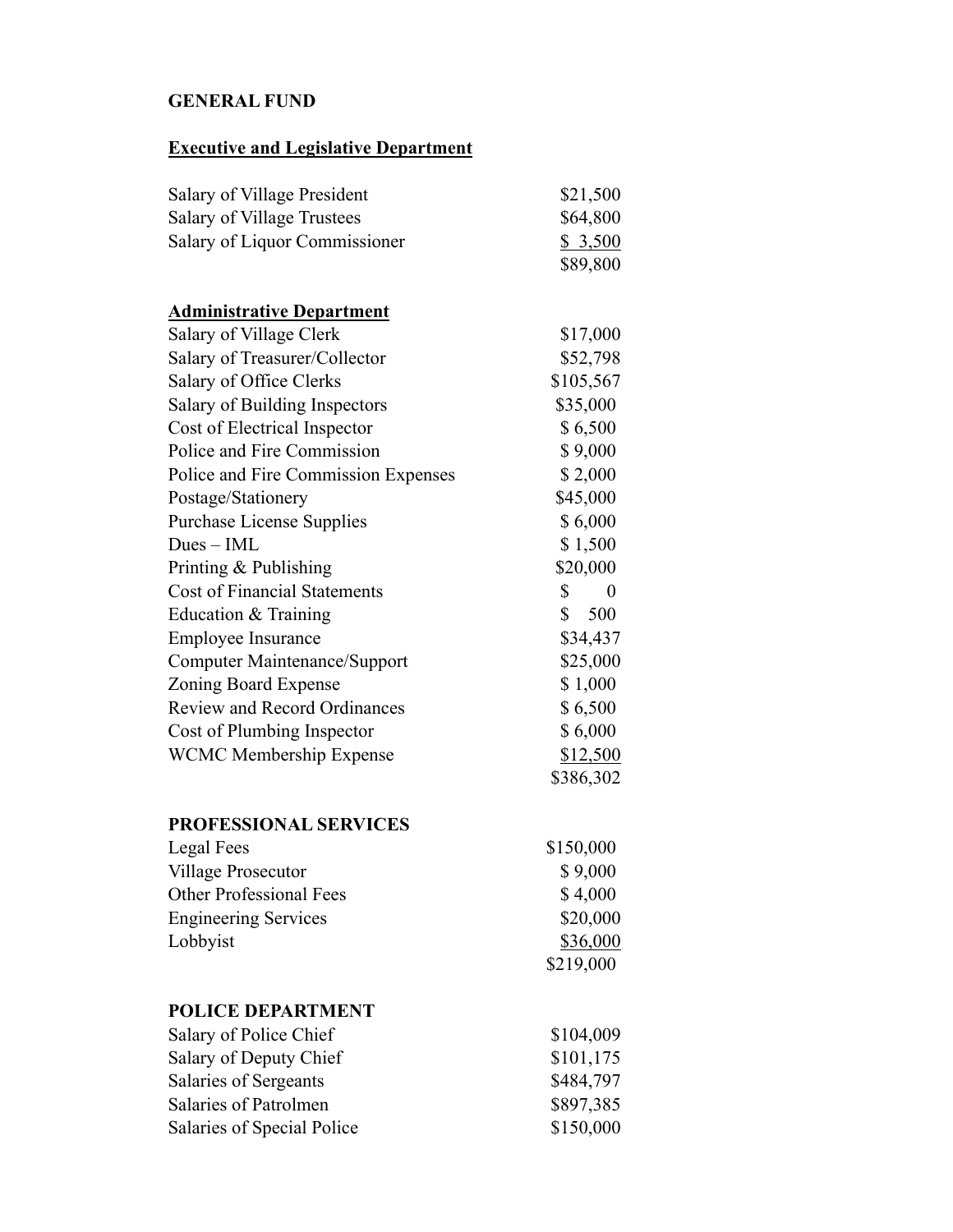| <b>Salaries of Facility Monitors</b>        | \$175,000   |
|---------------------------------------------|-------------|
| Salary of Ordinance Officer                 | \$39,636    |
| Dispatch Fees                               | \$186,000   |
| Cost of Maintenance Motor Equipment         | \$<br>0     |
| Cost of Maintenance Communication Equipment | \$15,000    |
| Office Supplies                             | \$5,000     |
| Operating Expense/Equipment/Supplies        | \$20,000    |
| Motor Fuel Costs                            | \$45,000    |
| <b>Education and Training</b>               | \$15,000    |
| <b>Employee Insurance</b>                   | \$293,846   |
| Maintenance of Gun Range                    | \$3,000     |
| Clothing Allowance                          | \$17,000    |
| Adjudication                                | \$60,000    |
| <b>Computer Maintenance</b>                 | \$30,000    |
| Animal Control Contract                     | 500<br>\$   |
| <b>Adjudication Hearing Officer</b>         | \$13,500    |
| Police Holiday Pay                          | \$95,000    |
|                                             | \$2,750,848 |

#### **FIRE DEPARTMENT**

| Salary of Fire Chief                 | \$103,000   |
|--------------------------------------|-------------|
| Salary of Assistant Chief            | \$46,942    |
| Salaries of Firemen                  | \$774,978   |
| Salaries – Fire Inspector            | \$15,000    |
| <b>MABAS</b> Dues                    | \$10,000    |
| <b>Stationery/Office Supplies</b>    | \$4,000     |
| Motor Fuel Cost                      | \$10,000    |
| Repairs/Maintenance Motor Equipment  | \$45,000    |
| Maintenance Communications Equipment | \$14,000    |
| <b>Operating Supplies</b>            | \$20,000    |
| <b>Education/Training Costs</b>      | \$24,000    |
| Purchase Fire Clothing               | \$23,000    |
| <b>Purchase Operating Equipment</b>  | \$30,000    |
| E.V.P. System                        | \$1,000     |
| <b>Medical Exams</b>                 | \$12,000    |
| <b>Computer Maintenance</b>          | \$10,000    |
| <b>Ambulance Billing Service</b>     | \$12,000    |
| <b>Breathing Apparatus</b>           | \$10,000    |
| <b>Employee Insurance</b>            | \$48,391    |
|                                      | \$1,213,311 |
|                                      |             |

#### **PUBLIC WORKS DEPARTMENT**

| Salary of Village Supervisor | \$46,825 |
|------------------------------|----------|
|------------------------------|----------|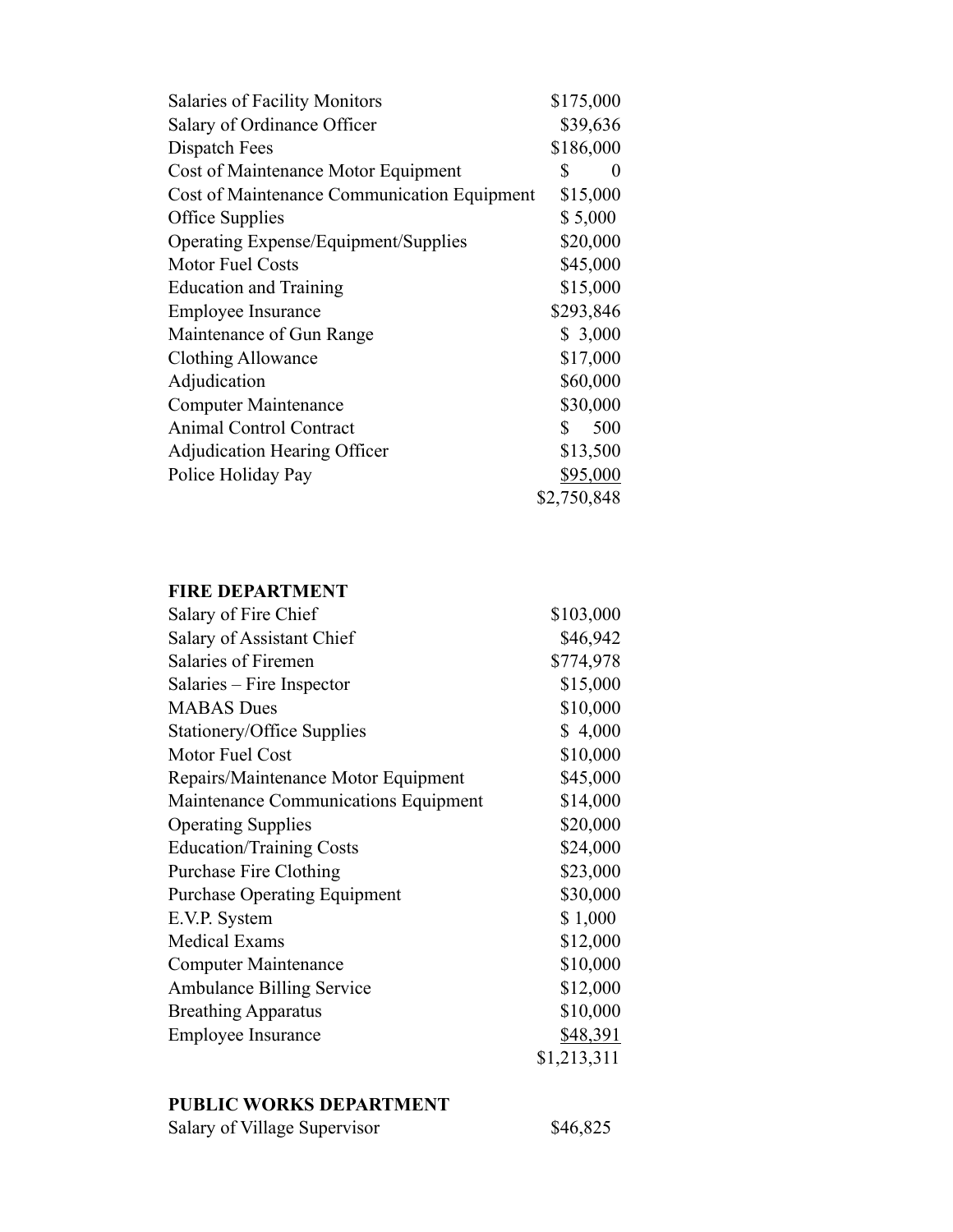| \$148,780     |
|---------------|
| \$44,679      |
| \$1,000       |
| \$15,000      |
| \$5,000       |
| \$5,000       |
| \$25,000      |
| \$75,000      |
| S<br>$\theta$ |
| \$3,000       |
| \$<br>0       |
| \$<br>0       |
| \$<br>0       |
| \$18,000      |
| \$4,000       |
| \$2,500       |
| \$393,784     |
|               |

## **PUBLIC BUILDINGS & GROUNDS**

| Janitorial Services               | \$18,000  |
|-----------------------------------|-----------|
| Heating/Electric Village Hall     | \$4,500   |
| <b>Telephone Services</b>         | \$35,000  |
| Maintenance/Repairs Buildings     | \$50,000  |
| Maintenance-Vehicles - All Depts. | \$50,000  |
| Purchase of Supplies - Vehicles   | \$35,000  |
| Security and Fire System          | \$28,000  |
|                                   | \$220,500 |
|                                   |           |

#### **MISCELLANEOUS**

| Contingency |
|-------------|
|-------------|

\$7,500

### **SANITATION DEPARTMENT**

| <b>Salaries Public Works</b>              | \$53,797  |
|-------------------------------------------|-----------|
| <b>Sanitation Fees</b>                    | \$350,000 |
| Motor Fuel Purchase                       | \$2,500   |
| Uniforms                                  | \$10,000  |
| <b>Medical Exams</b>                      | \$1,000   |
| <b>Purchase Containers/Recycling Bins</b> | \$1,000   |
|                                           | \$418,297 |
|                                           |           |

# **INSURANCE**

| Insurance | \$175,000 |
|-----------|-----------|
|           |           |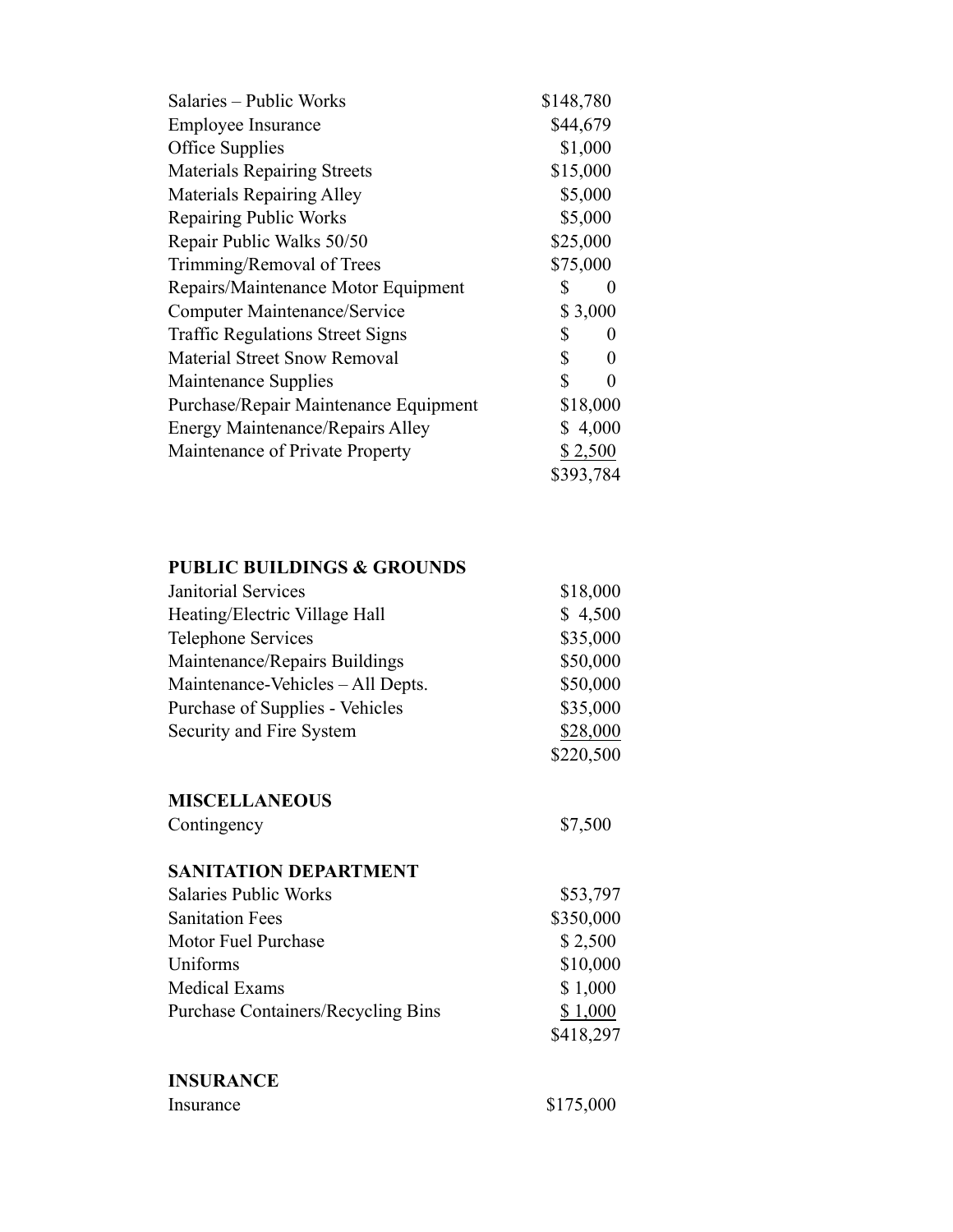| <b>AUDITING</b>                      |                                                              |
|--------------------------------------|--------------------------------------------------------------|
| <b>Auditing Service</b>              | \$14,000                                                     |
| <b>MUNICIPAL RETIREMENT</b>          |                                                              |
| <b>Municipal Retirement</b>          | \$145,501                                                    |
| FICA/MEDICARE Tax Expense            | \$184,519                                                    |
| <b>Unemployment Taxes</b>            | $\frac{1}{2}$ , $\frac{7}{2}$ , $\frac{500}{2}$<br>\$337,520 |
| <b>POLICE PENSION</b>                |                                                              |
| Police Pension Contribution          | \$1,159,156                                                  |
| <b>PARKS AND RECREATION</b>          |                                                              |
| Activities                           | \$33,790                                                     |
| Equipment                            | \$8,000                                                      |
| <b>Stickney Baseball Association</b> | \$2,000                                                      |
| <b>Stickney Golden Agers</b>         | \$1,500                                                      |
| <b>Stickney Senior Citizens</b>      | \$1,500                                                      |
| <b>Stickney Soccer</b>               | \$2,000                                                      |
| <b>Stickney Youth Football</b>       | \$2,000                                                      |
|                                      | \$50,790                                                     |
| <b>TOTAL GENERAL FUND EXPENSES</b>   | <u>\$7,735,809</u>                                           |
| <b>Net Transfers In/(Out)</b>        | $($ \$150,000 $)$                                            |
| <b>WATER FUND</b>                    |                                                              |
| Purchase of Water                    | \$2,030,800                                                  |
| <b>Electric Power Reservoir</b>      | 35,000<br>\$                                                 |
| Purchase Meters & Systems            | \$<br>100,000                                                |
| Purchase Materials & Supplies        | \$<br>5,000                                                  |
| <b>Contractual Reports System</b>    | \$<br>130,000                                                |
| Salary of Supervisor                 | \$<br>45,000                                                 |
| <b>Upgrade of Computer</b>           | \$<br>9,000                                                  |
| <b>Salaries Water Department</b>     | \$<br>242,000                                                |
| Salary of Treasurer/Collector        | \$<br>52,000                                                 |
| Salaries of Office Clerks            | \$<br>98,000                                                 |
| Office Supplies/Postage              | \$<br>7,200                                                  |
| <b>Telephone Services</b>            | \$<br>10,000                                                 |
| Maintenance Repair Office Equipment  | \$<br>2,000                                                  |
| Maintenance Repair Pumping Station   | \$<br>5,000                                                  |
| <b>Auditing Service</b>              | \$<br>13,875                                                 |
| <b>Purchase Operating Equipment</b>  | \$<br>6,000                                                  |
|                                      |                                                              |
| Motor Fuel Costs                     | \$<br>3,000<br>\$                                            |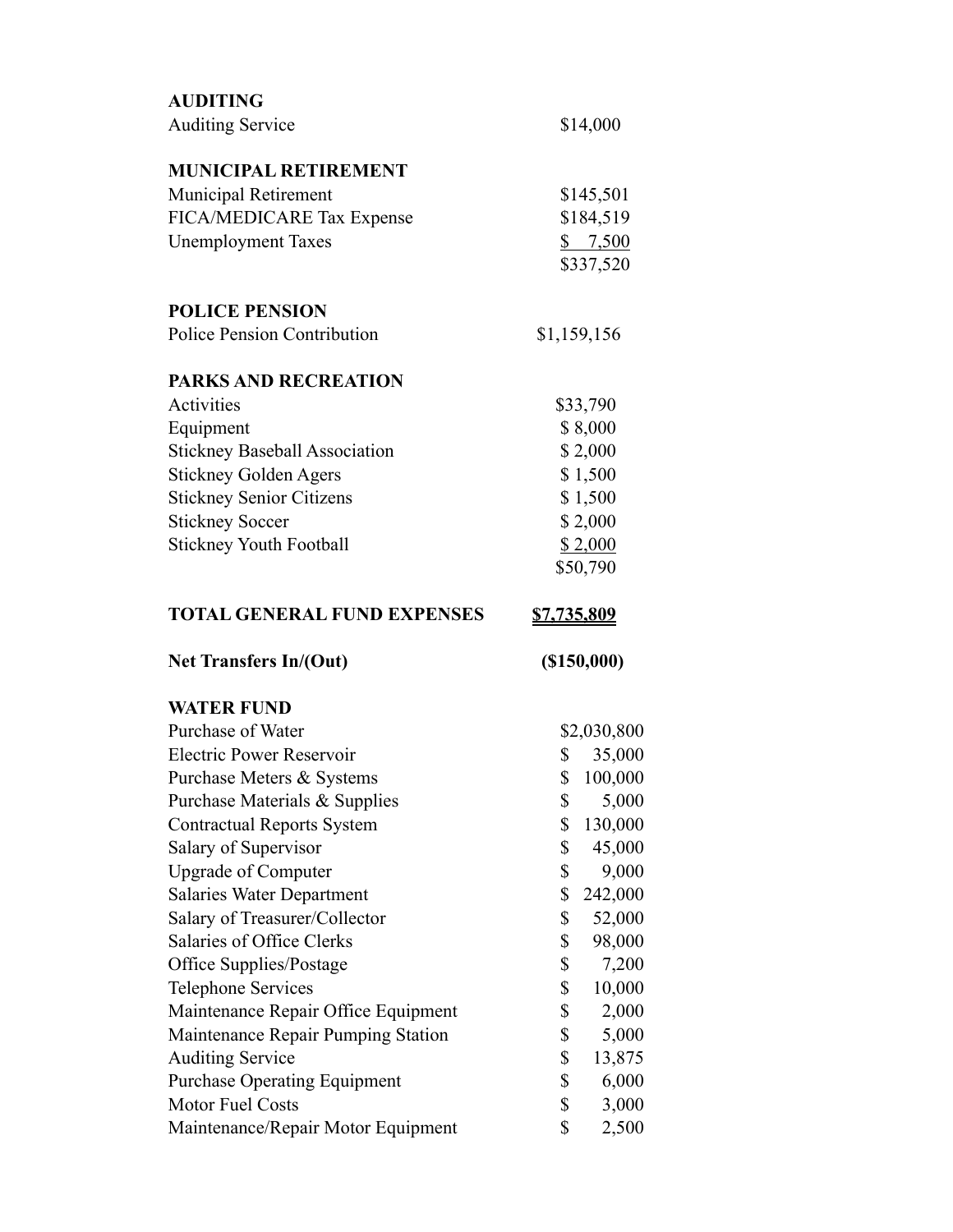| \$<br><b>Purchase Heating Fuel</b><br>\$<br>Rental - Sanitary District<br>\$<br><b>Employee Insurance</b><br>\$<br><b>IMRF</b><br>\$<br>Contingencies<br>\$<br>Purchase/Installation Fire Hydrants<br>\$<br><b>Computer Maintenance</b><br>\$<br>Lead Treatments/Water Samples<br>\$<br>Sewers-Cleaning<br>\$<br>Sewers-Repairs & Maintenance<br>45,000<br>\$<br><b>Unemployment Tax</b> | 1,500<br>100<br>80,000<br>45,000<br>2,500<br>30,000<br>5,000<br>2,500<br>7,500 |
|------------------------------------------------------------------------------------------------------------------------------------------------------------------------------------------------------------------------------------------------------------------------------------------------------------------------------------------------------------------------------------------|--------------------------------------------------------------------------------|
|                                                                                                                                                                                                                                                                                                                                                                                          |                                                                                |
|                                                                                                                                                                                                                                                                                                                                                                                          |                                                                                |
|                                                                                                                                                                                                                                                                                                                                                                                          |                                                                                |
|                                                                                                                                                                                                                                                                                                                                                                                          |                                                                                |
|                                                                                                                                                                                                                                                                                                                                                                                          |                                                                                |
|                                                                                                                                                                                                                                                                                                                                                                                          |                                                                                |
|                                                                                                                                                                                                                                                                                                                                                                                          |                                                                                |
|                                                                                                                                                                                                                                                                                                                                                                                          |                                                                                |
|                                                                                                                                                                                                                                                                                                                                                                                          |                                                                                |
|                                                                                                                                                                                                                                                                                                                                                                                          |                                                                                |
|                                                                                                                                                                                                                                                                                                                                                                                          | 1,000                                                                          |
| \$<br><b>FICA/MEDICARE Tax</b><br>33,000                                                                                                                                                                                                                                                                                                                                                 |                                                                                |
| Depreciation<br>\$115,000                                                                                                                                                                                                                                                                                                                                                                |                                                                                |
| \$3,204,475                                                                                                                                                                                                                                                                                                                                                                              |                                                                                |
| <b>BOND &amp; INTEREST FUND</b>                                                                                                                                                                                                                                                                                                                                                          |                                                                                |
| Interest<br>\$348,960                                                                                                                                                                                                                                                                                                                                                                    |                                                                                |
| Principal on Bonds<br>\$445,000                                                                                                                                                                                                                                                                                                                                                          |                                                                                |
| \$793,960                                                                                                                                                                                                                                                                                                                                                                                |                                                                                |
| <b>CAPITAL PROJECTS FUND</b>                                                                                                                                                                                                                                                                                                                                                             |                                                                                |
| 3 Police Vehicles<br>\$150,000                                                                                                                                                                                                                                                                                                                                                           |                                                                                |
| 1 Fire Vehicle<br>\$37,044                                                                                                                                                                                                                                                                                                                                                               |                                                                                |
| \$25,000<br>Village Hall Electronic Sign                                                                                                                                                                                                                                                                                                                                                 |                                                                                |
| Leaf Vacuum - Public Works<br>\$25,000                                                                                                                                                                                                                                                                                                                                                   |                                                                                |
| \$28,000<br>Video Camera upgrades                                                                                                                                                                                                                                                                                                                                                        |                                                                                |
| <b>Economic Incentives</b><br>\$100,000                                                                                                                                                                                                                                                                                                                                                  |                                                                                |
| \$5,000<br>Website Re-Design                                                                                                                                                                                                                                                                                                                                                             |                                                                                |
| <b>Network Consolidation</b><br>\$7,000                                                                                                                                                                                                                                                                                                                                                  |                                                                                |
| \$377,044                                                                                                                                                                                                                                                                                                                                                                                |                                                                                |
| <b>MOTOR FUEL TAX FUND</b>                                                                                                                                                                                                                                                                                                                                                               |                                                                                |
| Maintenance – Salt<br>\$40,000                                                                                                                                                                                                                                                                                                                                                           |                                                                                |
| <b>LED</b> Street Lights<br>\$20,000                                                                                                                                                                                                                                                                                                                                                     |                                                                                |
| \$60,000                                                                                                                                                                                                                                                                                                                                                                                 |                                                                                |
| <b>EMERGENCEY TELEPHONE SYSTEM FUND</b>                                                                                                                                                                                                                                                                                                                                                  |                                                                                |
| Maintenance of Systems<br>\$16,000                                                                                                                                                                                                                                                                                                                                                       |                                                                                |
| 1505 ACCOUNT                                                                                                                                                                                                                                                                                                                                                                             |                                                                                |
| \$                                                                                                                                                                                                                                                                                                                                                                                       |                                                                                |
| <b>POLICE REVENUE SHARING</b>                                                                                                                                                                                                                                                                                                                                                            |                                                                                |
| $\mathbb{S}$                                                                                                                                                                                                                                                                                                                                                                             |                                                                                |
| <b>FAMILY DAY FUND</b>                                                                                                                                                                                                                                                                                                                                                                   |                                                                                |